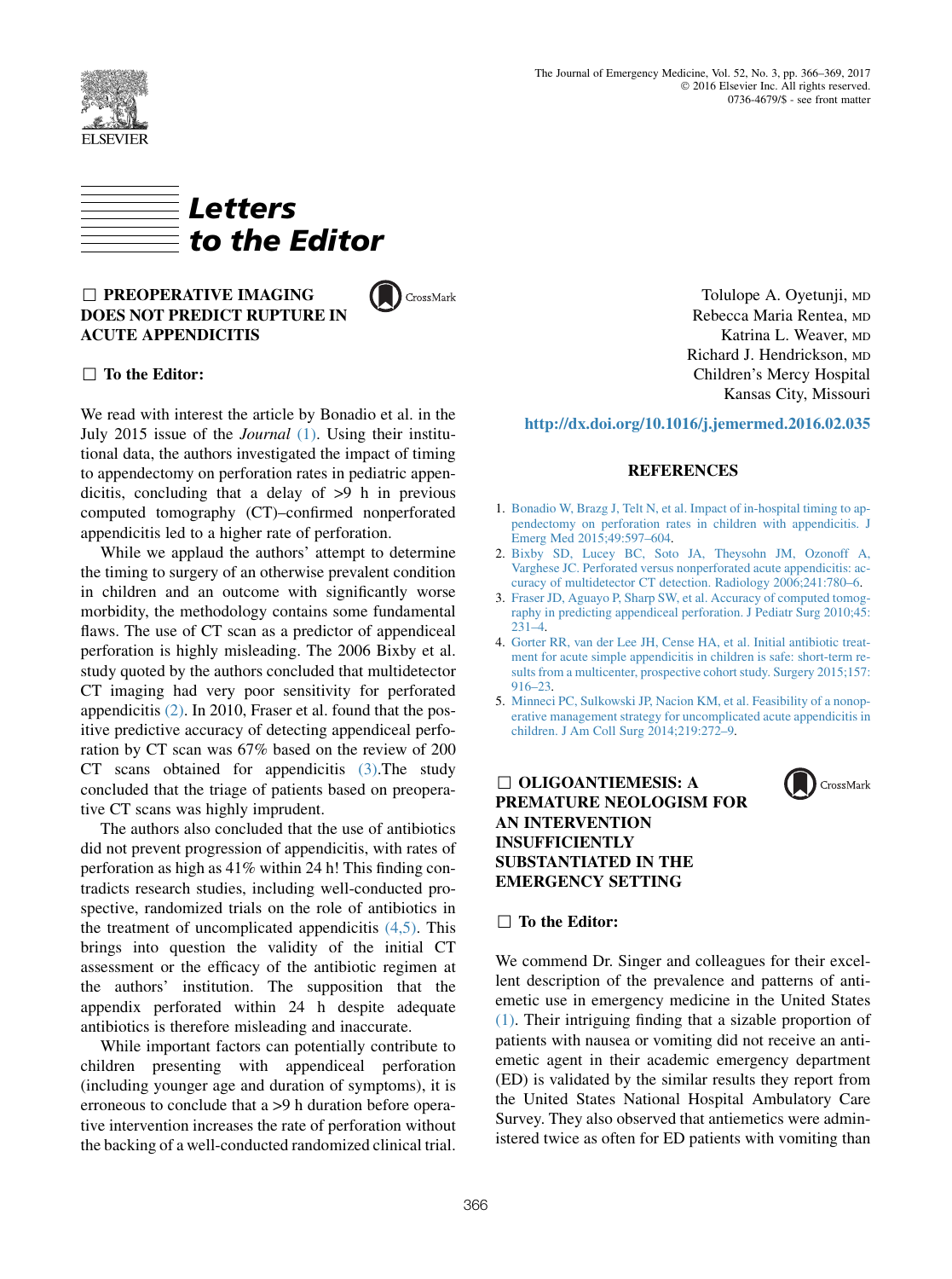for those with isolated nausea, which is consistent with physician survey data from Australia [\(2\)](#page-2-0).

The authors believe the failure to provide antiemetics to a large proportion of ED patients with nausea or vomiting is a shortcoming of patient care, akin to the inadequate treatment of pain. To evoke this association with oligoanalgesia, they coined a similar term, *oligoantiemesis*, around which the emergency care community can rally its efforts to increase the administration of antiemetics.

In exploring possible reasons for the "inadequate" use of antiemetics, Singer et al. suggest that some practitioners may not be convinced of the efficacy of antiemetic agents in the ED. We are among the unconvinced. Why? Evidence strongly supports the use of antiemetics in the management of nausea and vomiting in other populations and settings, for example, chemotherapy-induced nausea and vomiting [\(3\).](#page-2-0) But efficacy in one population does not guarantee efficacy in another. In fact, in the ED, where people with undifferentiated nausea and vomiting most often receive diagnoses of nonspecific abdominal pain or presumed gastroenteritis, evidence to support antiemetic efficacy is lacking.

One recent randomized trial found that ondansetron and metoclopramide were no better than placebo in emergency patients with a chief complaint of nausea or vomiting [\(4\)](#page-2-0). Singer et al. cite this study, but then minimize it and the concurring literature with the following disclaimer: "many of the previous studies may have used suboptimal drug doses, and many of the effects of the antiemetics may have been masked by the simultaneous administration of intravenous fluids. Yet other studies failed to include placebo as a control"  $(1)$ . If that is the case, rather than push for more antiemetic use at this time, the authors should encourage more research, designed to meet their quality standards. If positive, claims of ED antiemetic efficacy and calls for increased drug usage would then be on more solid footing.

The evidence, however, that questions the efficacy of antiemetics in the treatment of undifferentiated ED nausea and vomiting may not be as tenuous as these authors suggest. Several of us have coauthored a recent systematic review with the Cochrane database identifying eight randomized trials of drugs in the treatment of nausea and vomiting among adults in the ED [\(5\)](#page-2-0). After describing the studies' methods and results, we concluded that "there is no definite evidence to support the superiority of any one drug over any other drug, or the superiority of any drug over placebo." In light of this, we suggested that "general supportive treatment such as intravenous fluids may be sufficient for the majority of people" [\(5\)](#page-2-0). Forgoing ineffective medications has the additional benefits of avoiding drug toxicities and side effects and better stewarding of our health care resources.

We do agree with Singer et al. that nausea and vomiting are serious complaints and that they should not be dismissed. But we are hesitant to rally around the concept of "oligoantiemesis" until evidence is forthcoming that "antiemetics" (the pharmaceutical category) live up to their name as true *anti*-emetics (the functional category) among ED patients with undifferentiated nausea or vomiting. For now, at least, we think "oligoantiemesis" is a premature neologism for an intervention that in this population is insufficiently substantiated.

> David R. Vinson, MD The Permanente Medical Group the CREST Network and the Kaiser Permanente Division of Research Oakland, California Department of Emergency Medicine Kaiser Permanente Medical Centers Roseville and Sacramento California

> > Manvi R. Nagam, MBBS The CREST Network Oakland, California Shadan Institute of Medicine Sciences Hyderabad, India

Nelya Lugovskaya, BA The CREST Network Oakland, California University of California Davis School of Medicine Sacramento, California

Farrah S. Nasrollahi, BA The CREST Network Oakland, California California Northstate University, College of Medicine Elk Grove, California

> Diana Egerton-Warburton, MBBS Department of Emergency Medicine Monash Health Melbourne, Victoria, Australia Department of Medicine Monash University Melbourne, Victoria, Australia

> Jeremy S. Furyk, MBBS Department of Emergency Medicine Queensland Health The Townsville Hospital Douglas, Queensland, Australia James Cook University Townsville, Australia